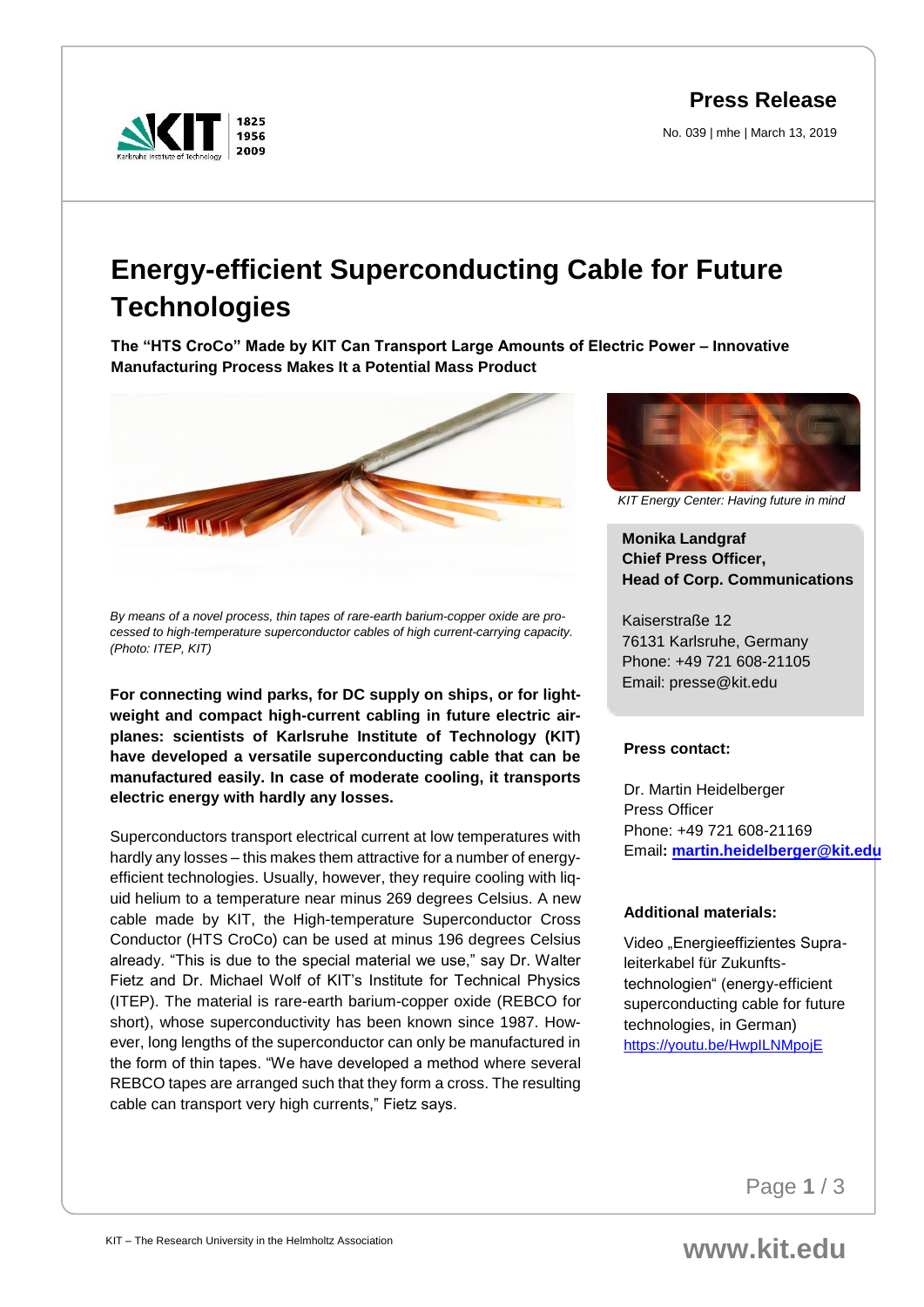No. 039 | mhe | March 13, 2019



The HTS CroCo has a higher current-carrying capacity, but needs less space and has a smaller weight than conventional copper or aluminum cables. Manufacture of the cable also is highly efficient. The innovative manufacturing process developed by KIT combines several steps. "Currently, we reach a production speed of one meter per minute on the demonstration scale," Wolf says. At an accordingly scaled industrial facility, cable lengths of several hundred meters and more might be feasible, which will reduce costs. As the superconducting layer carrying the high current measures only a few thousandths of a millimeter, material expenses are kept within reasonable limits. "Mass production still is prevented by the high costs for the complex manufacture of REBCO tapes," Wolf says, "but industry is already developing new processes to reduce costs."

CroCo is suited for energy-efficient generation of high magnetic fields and for transporting large amounts of electric energy. In future, these cables might be used to integrate large wind parks or solar power plants into the grid and to design leaner "electricity highways". If liquid hydrogen is used for cooling, CroCo can even transport chemical and electrical energy together. "In principle, a CroCo can be applied wherever space is limited, but the amount of electrical energy to be transported is high," Fietz says. Hence, application in ships and even in future electric airplanes is feasible.

### **More about the KIT Energy Center: [http://www.energy.kit.edu](http://www.energy.kit.edu/)**

**Being "The Research University in the Helmholtz Association," KIT creates and imparts knowledge for the society and the environment. It is the objective to make significant contributions to the global challenges in the fields of energy, mobility and information. For this, about 9,300 employees cooperate in a broad range of disciplines in natural sciences, engineering sciences, economics, and the humanities and social sciences. KIT prepares its 25,100 students for responsible tasks in society, industry, and science by offering research-based study programs. Innovation efforts at KIT build a bridge between important scientific findings and their application for the benefit of society, economic prosperity, and the preservation of our natural basis of life.**

This press release is available on the internet at [http://www.sek.kit.edu/english/press\\_office.php.](http://www.sek.kit.edu/english/press_office.php)



*The HTS CroCo enables energyefficient current transport for future technologies. (Figure: ITEP, KIT)*